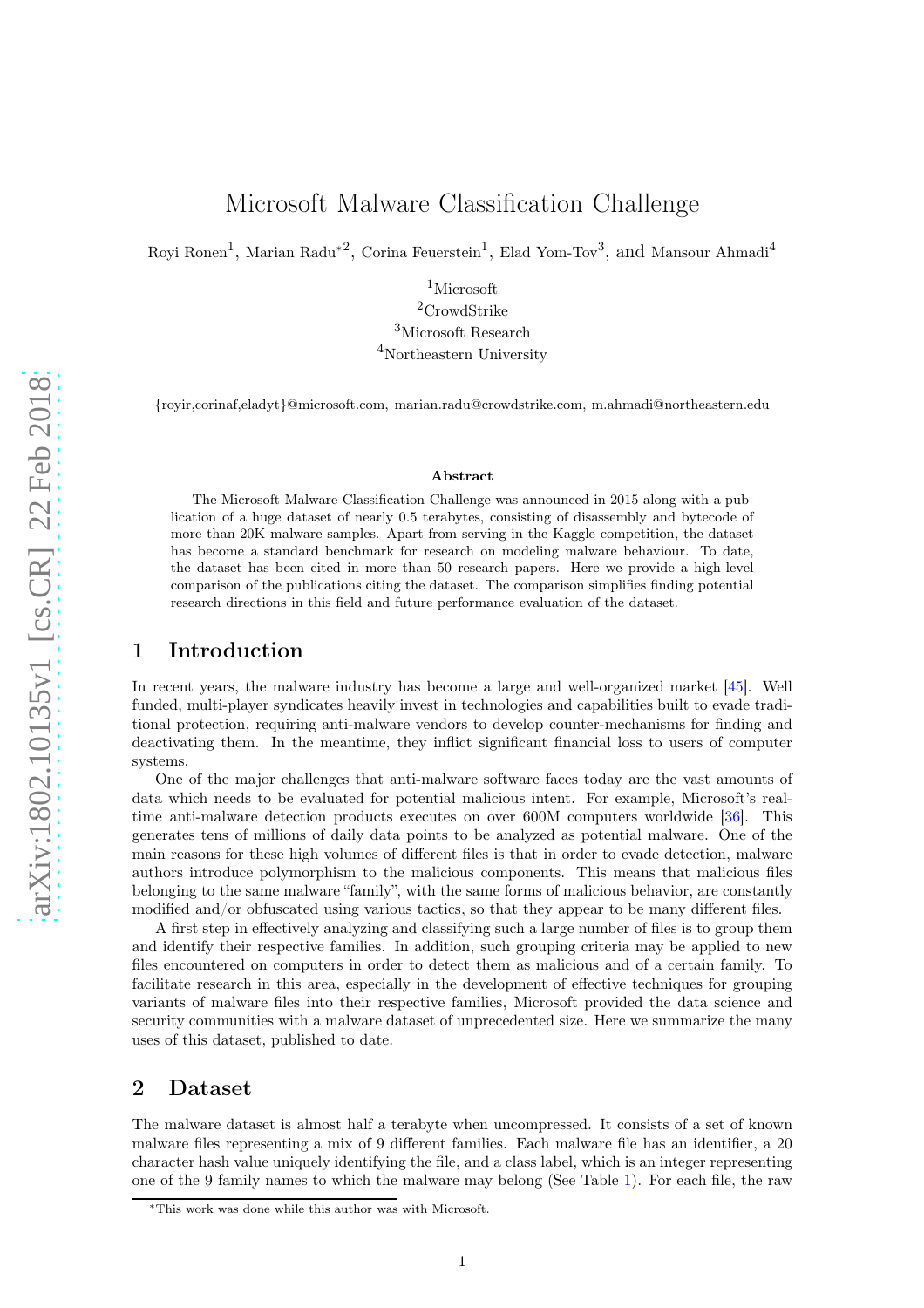| Family Name    | $#$ Train Samples | Type                           |
|----------------|-------------------|--------------------------------|
| Ramnit         | 1541              | Worm                           |
| Lollipop       | 2478              | Adware                         |
| Kelihos ver3   | 2942              | Backdoor                       |
| Vundo          | 475               | Trojan                         |
| Simda          | 42                | Backdoor                       |
| Tracur         | 751               | TrojanDownloader               |
| Kelihos ver1   | 398               | Backdoor                       |
| Obfuscator.ACY | 1228              | Any kind of obfuscated malware |
| Gatak          | 1013              | Backdoor                       |

<span id="page-1-0"></span>Table 1: Malware families in the dataset

data contains the hexadecimal representation of the file's binary content, without the header (to ensure sterility). The dataset also includes a metadata manifest, which is a log containing various metadata information extracted from the binary, such as function calls, strings, etc. This was generated using the IDA disassembler tool. The original question posed to participants was to classify malware to one of the 9 classes. The dataset can be downloaded from the competition website.<sup>[1](#page-1-1)</sup>

# 3 Citations Comparison

Since the end of the competition in April 2015, more than 50 research papers and thesis works cited the competition and the dataset. Among the citations, several papers are not in English, which we are unable to read [\[9,](#page-3-0) [33,](#page-5-2) [6,](#page-3-1) [35\]](#page-5-3). The remaining articles can be divided into two principal classes. The first category of papers referenced the challenge to either perform an abstract comparison or highlight the importance of machine learning for malware classification in industry, where the size of data is huge [\[43,](#page-5-4) 19, [28,](#page-4-0) 47, 18, [38,](#page-5-5) [49,](#page-6-0) [44,](#page-5-6) 25, 53, [46,](#page-5-7) [21,](#page-4-1) 4, [57,](#page-6-1) [16,](#page-3-2) [17,](#page-4-2) [39,](#page-5-8) 50]. Papers in the second category performed partial or complete evaluation on the dataset to verify the effectiveness and/or efficiency of their proposed approach for various tasks. We list the papers of the second category in Table [2](#page-2-0) sorted by the publication date. Moreover, we summarize the main contribution or focus of each paper to make higher level clusters. Feature engineering, feature selection/fusion, being scalable, being robust, malware authorship attribution, detecting concept drift, performing a measurement, similarity hashing, classification techniques and deep learning are the major contributions of the papers. The diversity of the contributions has made the dataset a benchmark for various tasks, helping researchers provide a standard for evaluation and comparison.

# 4 Conclusion and Future Directions

In this paper, we provide a short description of the characteristics of the Microsoft Malware Classification Challenge dataset. This dataset is becoming a standard dataset with more than 50 papers citing it. We enumerated these references as much as possible and compared their main contributions with respect to the dataset. The comparison helps the understanding of what the existing contributions are, and what the potential research directions can be.

The authors aim to keep the reference table updated. We encourage the community to cite this paper when using the dataset, and update us about such work so it can be added to this paper.

### <span id="page-1-2"></span>References

[1] Mansour Ahmadi, Dmitry Ulyanov, Stanislav Semenov, Mikhail Trofimov, and Giorgio Giacinto. Novel feature extraction, selection and fusion for effective malware family classification. In Proceedings of the Sixth ACM Conference on Data and Application Security and Privacy, CODASPY '16, pages 183–194, New York, NY, USA, 2016. ACM. URL: <http://doi.acm.org/10.1145/2857705.2857713>, [doi:10.1145/2857705.2857713](http://dx.doi.org/10.1145/2857705.2857713).

<span id="page-1-1"></span> $1$ https://www.kaggle.com/c/malware-classification/data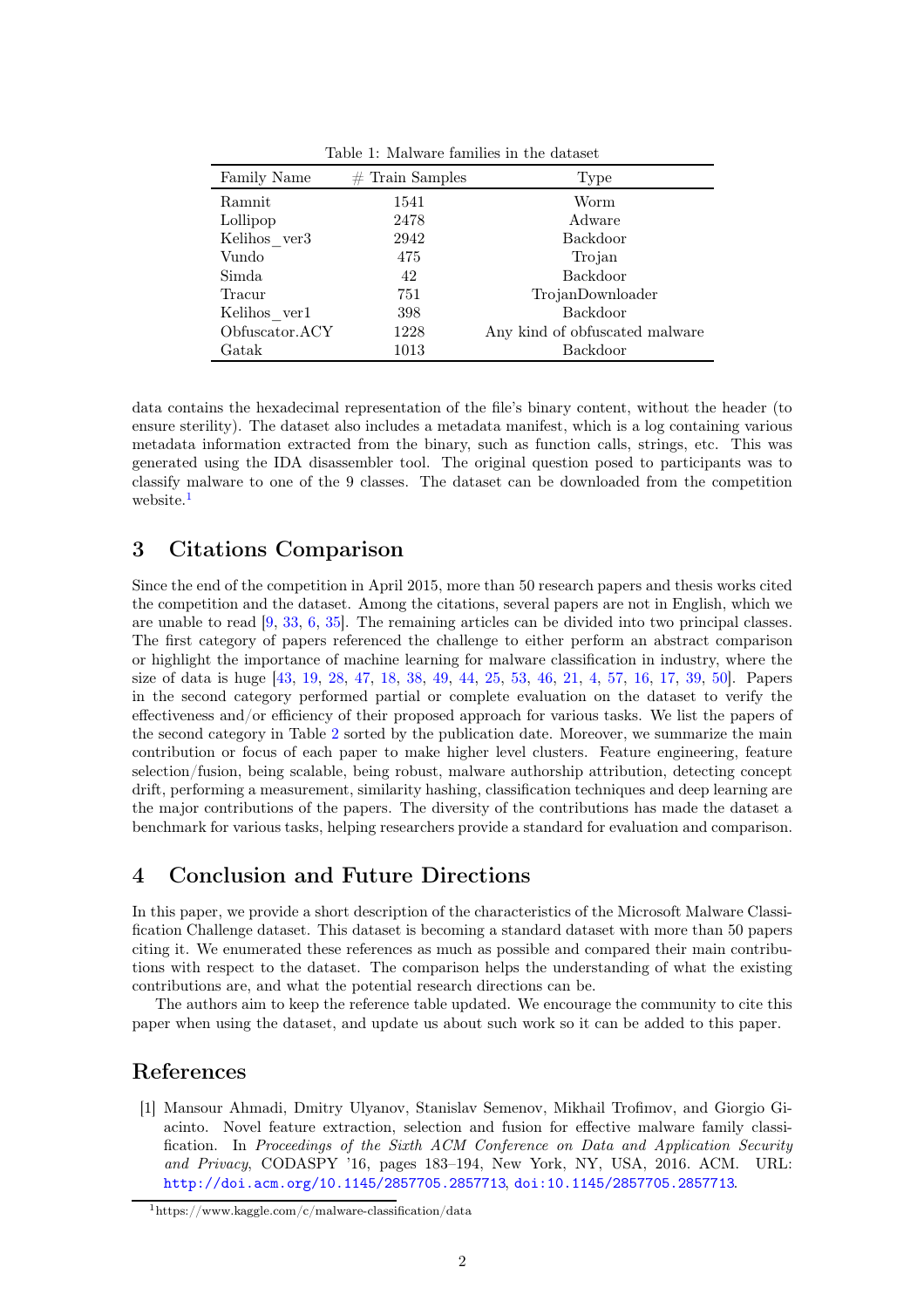| Month      | Year     | Method                     | Focus/Contribution of Research                      |
|------------|----------|----------------------------|-----------------------------------------------------|
| Mar        | $\,2016$ | Ahmadi et al. [1]          | Feature Engineering, Feature Fusion, Being Scalable |
| May        | $\,2016$ | Drew et al. $[13]$         | Feature Engineering, Being Scalable                 |
| Jul        | 2016     | Hu et al. $[26]$           | Being Scalable                                      |
| Jul        | $\,2016$ | Narayanan et al. [37]      | Feature Engineering                                 |
| Jul        | $\,2016$ | Celik et al. $[11]$        | Being Robust                                        |
| Aug        | $\,2016$ | Zhang et al. $[55]$        | Being Scalable, Classification Techniques           |
| Sep        | $\,2016$ | Bhattacharya et al. [5]    | Being Scalable, Classification Techniques           |
| Oct        | $\,2016$ | Dinh et al. $[12]$         | Classification Techniques                           |
| Oct        | 2016     | Wojnowicz et al. [48]      | <b>Feature Reduction</b>                            |
| <b>Nov</b> | 2016     | Borbely [7]                | Clustering Techniques                               |
| Dec        | $\,2016$ | Burnaev et al. [8]         | Classification Techniques                           |
| Dec        | 2016     | Alrabaee et al. $[2]$      | Malware Authorship Attribution                      |
| Jan        | 2017     | Drew et al. $[14]$         | Being Scalable, Classification Techniques           |
| Jan        | 2017     | Patri et al. $[40]$        | Classification Techniques                           |
| Mar        | $2017\,$ | Hassen et al. $[24]$       | Feature Engineering, Being Scalable                 |
| Mar        | $2017\,$ | Celik et al. $[10]$        | Being Robust                                        |
| May        | $2017\,$ | Yousefi-Azar et al. $[52]$ | Feature Engineering                                 |
| Jun        | $2017\,$ | Kebede et al. $[30]$       | Deep Learning                                       |
| Jul        | 2017     | Yuxin et al. $[54]$        | Deep Learning                                       |
| Aug        | $2017\,$ | Zhang et al. $[56]$        | Clustering Techniques                               |
| Aug        | $2017\,$ | Jordaney at al. [29]       | Detecting Concept Drift                             |
| Aug        | $2017\,$ | Raff et al. $[41]$         | Similarity Hashing                                  |
| Oct        | $2017\,$ | Kim et al. $[32]$          | Deep Learning                                       |
| <b>Nov</b> | 2017     | Rahul et al. [42]          | Deep Learning                                       |
| Dec        | 2017     | Bagga $[3]$                | Measurement and Comparison                          |
| Dec        | $2017\,$ | Gsponer et al. $[20]$      | <b>Classification Techniques</b>                    |
| Dec        | $2017\,$ | Hassen et al. $[22]$       | <b>Feature Engineering</b>                          |
| Dec        | 2017     | Fan et al. $[15]$          | Being Scalable                                      |
| Dec        | 2017     | Kim [31]                   | Deep Learning                                       |
| Jan        | 2018     | Hwang et al. [27]          | <b>Feature Selection</b>                            |
| Feb        | 2018     | Yan et al. $[51]$          | Deep Learning                                       |
| Feb        | 2018     | Kreuk et al. [34]          | Adverserial Examples, Deep Learning                 |
| Feb        | 2018     | Hassen et al. $[23]$       | Open Set Recognition                                |

<span id="page-2-0"></span>Table 2: A comparison between research papers that have performed partial or complete evaluation on Microsoft malware classification challenge dataset.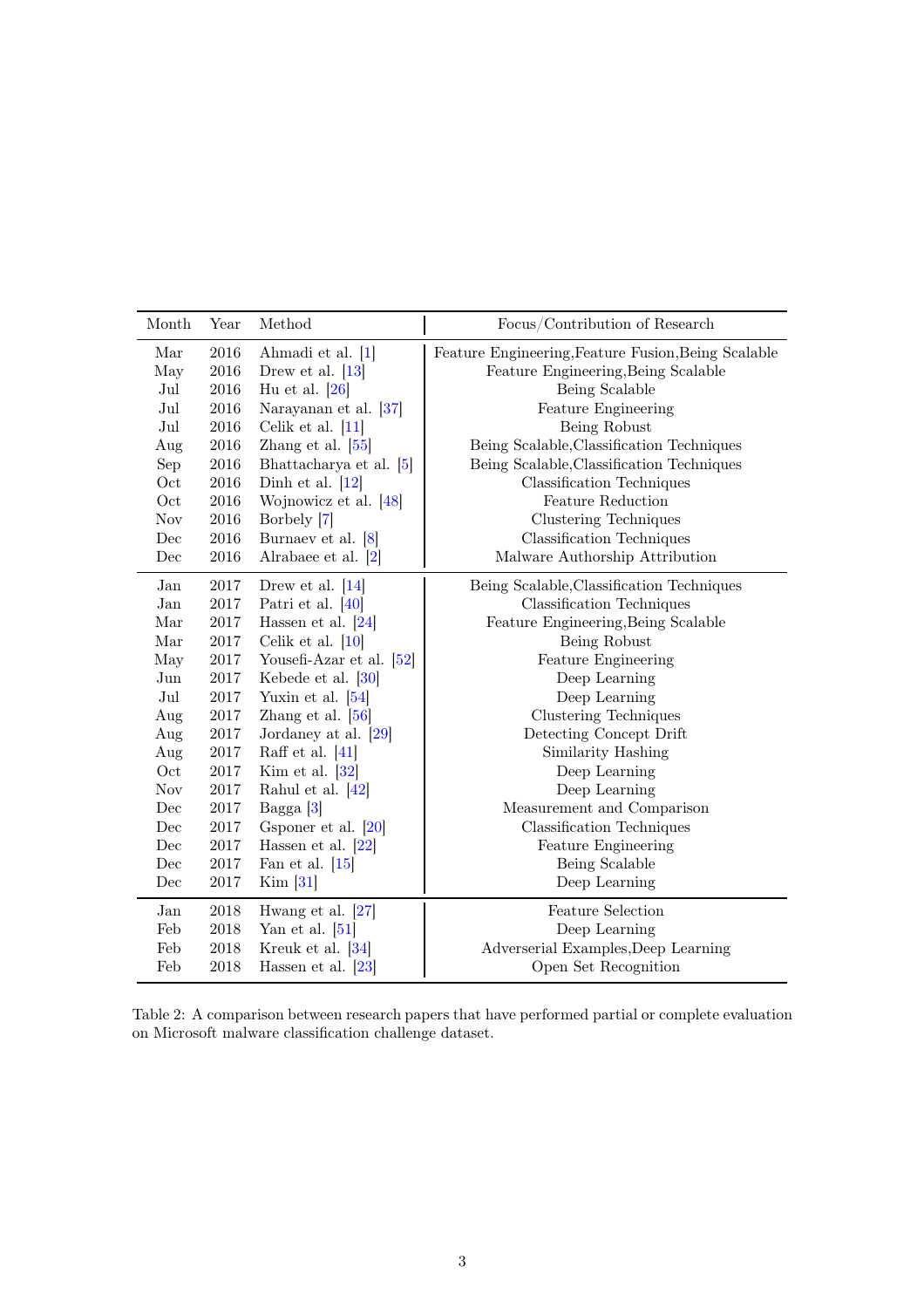- [2] Saed Alrabaee, Paria Shirani, Mourad Debbabi, and Lingyu Wang. On the feasibility of malware authorship attribution. In Frédéric Cuppens, Lingyu Wang, Nora Cuppens-Boulahia, Nadia Tawbi, and Joaquin Garcia-Alfaro, editors, Foundations and Practice of Security, pages 256–272, Cham, 2016. Springer International Publishing.
- <span id="page-3-9"></span>[3] Naman Bagga. Measuring the effectiveness of generic malware models, 2017.
- [4] Thomas Barabosch, Niklas Bergmann, Adrian Dombeck, and Elmar Padilla. Quincy: Detecting host-based code injection attacks in memory dumps. In Michalis Polychronakis and Michael Meier, editors, Detection of Intrusions and Malware, and Vulnerability Assessment, pages 209–229, Cham, 2017. Springer International Publishing.
- [5] Sukriti Bhattacharya, Héctor D. Menéndez, Earl T. Barr, and David Clark. Itect: Scalable information theoretic similarity for malware detection.  $CoRR$ , abs/1609.02404, 2016. URL: <http://arxiv.org/abs/1609.02404>, [arXiv:1609.02404](http://arxiv.org/abs/1609.02404).
- <span id="page-3-1"></span>[6] Philippe Biondi, Xavier Mehrenberger, and Sarah Zennou. Rebus : un bus de communication facilitant la coopération entre outils d'analyse de sécurité. In Symposium on Information and Communications Security, 2015.
- <span id="page-3-5"></span>[7] Rebecca Schuller Borbely. On normalized compression distance and large malware. Journal of Computer Virology and Hacking Techniques, 12(4):235–242, Nov 2016. URL: <https://doi.org/10.1007/s11416-015-0260-0>, [doi:10.1007/s11416-015-0260-0](http://dx.doi.org/10.1007/s11416-015-0260-0).
- <span id="page-3-6"></span>[8] E. Burnaev and D. Smolyakov. One-class svm with privileged information and its application to malware detection. In 2016 IEEE 16th International Conference on Data Mining Workshops (ICDMW), pages 273–280, Dec 2016. [doi:10.1109/ICDMW.2016.0046](http://dx.doi.org/10.1109/ICDMW.2016.0046).
- <span id="page-3-0"></span>[9] Evgeny Burnayev and Dmitry Smolyakov. One-class machine of reference vectors using privileged information. In Information technologies and systems (ITaS), 2016.
- <span id="page-3-8"></span>[10] Z. Berkay Celik, Patrick McDaniel, and Rauf Izmailov. Feature cultivation in privileged information-augmented detection. In Proceedings of the 3rd ACM on International Workshop on Security And Privacy Analytics, IWSPA '17, pages 73–80, New York, NY, USA, 2017. ACM. URL: <http://doi.acm.org/10.1145/3041008.3041018>, [doi:10.1145/3041008.3041018](http://dx.doi.org/10.1145/3041008.3041018).
- [11] Z. Berkay Celik, Patrick D. McDaniel, Rauf Izmailov, Nicolas Papernot, and Ananthram Swami. Building better detection with privileged information. CoRR, abs/1603.09638, 2016. URL: <http://arxiv.org/abs/1603.09638>, [arXiv:1603.09638](http://arxiv.org/abs/1603.09638).
- <span id="page-3-4"></span>[12] A. Dinh, D. Brill, Y. Li, and W. He. Malware sequence alignment. In 2016 IEEE International Conferences on Big Data and Cloud Computing (BDCloud), Social Computing and Networking (SocialCom), Sustainable Computing and Communications (SustainCom) (BDCloud-SocialCom-SustainCom), pages 613–617, Oct 2016. [doi:10.1109/BDCloud-SocialCom-SustainCom.2016.96](http://dx.doi.org/10.1109/BDCloud-SocialCom-SustainCom.2016.96).
- <span id="page-3-3"></span>[13] J. Drew, T. Moore, and M. Hahsler. Polymorphic malware detection using sequence classification methods. In 2016 IEEE Security and Privacy Workshops (SPW), pages 81–87, May 2016. [doi:10.1109/SPW.2016.30](http://dx.doi.org/10.1109/SPW.2016.30).
- <span id="page-3-7"></span>[14] Jake Drew, Michael Hahsler, and Tyler Moore. Polymorphic malware detection using sequence classification methods and ensembles. EURASIP Journal on Information Security, 2017(1):2, Jan 2017. URL: <https://doi.org/10.1186/s13635-017-0055-6>, [doi:10.1186/s13635-017-0055-6](http://dx.doi.org/10.1186/s13635-017-0055-6).
- <span id="page-3-10"></span>[15] J. Fan, C. Guan, K. Ren, Y. Cui, and C. Qiao. Spabox: Safeguarding privacy during deep packet inspection at a middlebox. IEEE/ACM Transactions on Networking, 25(6):3753–3766, Dec 2017. [doi:10.1109/TNET.2017.2753044](http://dx.doi.org/10.1109/TNET.2017.2753044).
- <span id="page-3-2"></span>[16] Tonya Fields and Jonathan Graham. Classifying network attack data using random forest. In CATA, Dec 2016.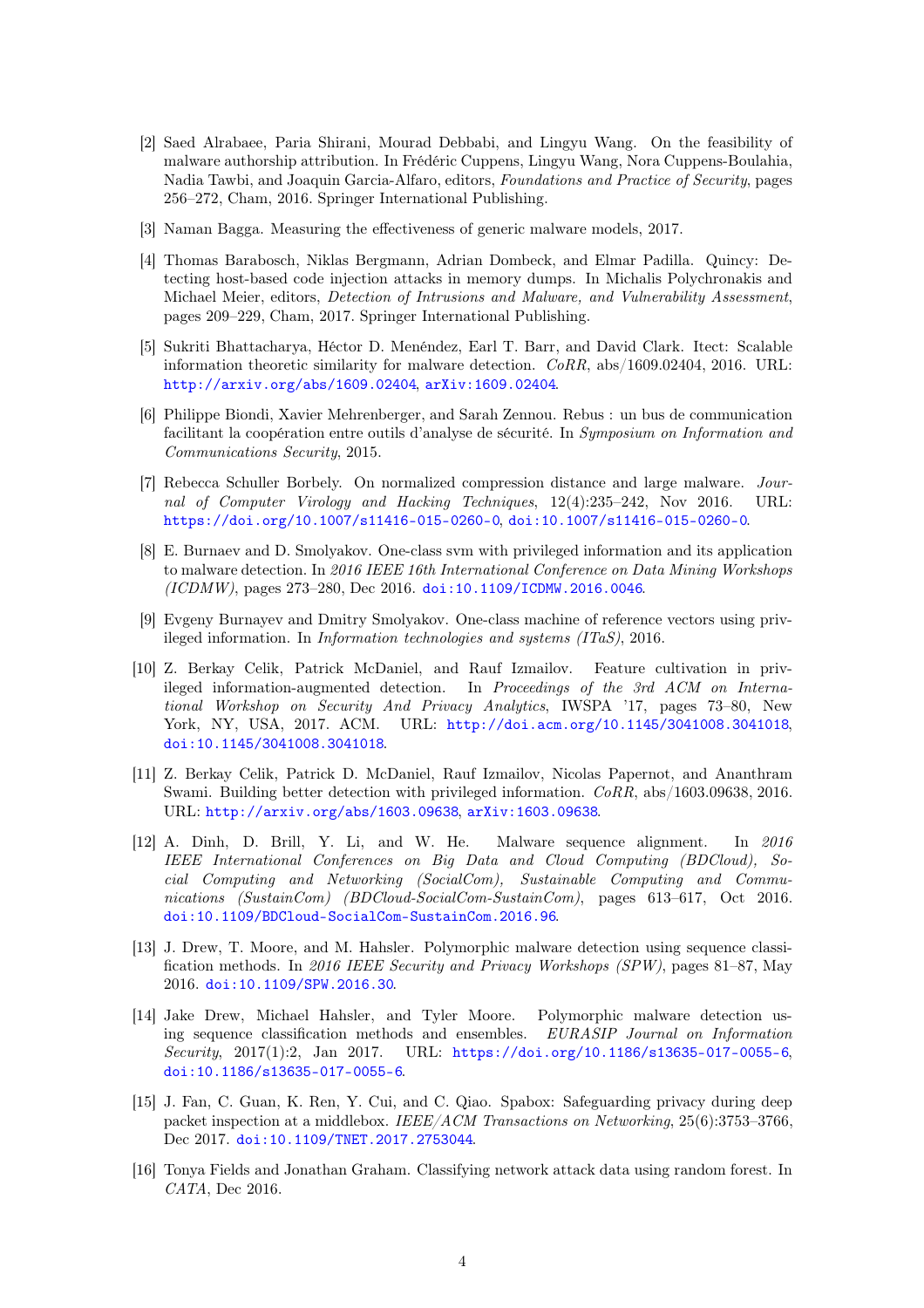- <span id="page-4-2"></span>[17] Charles A. Fowler. A HYBRID INTELLIGENCE/MULTI-AGENT SYSTEM FOR MINING INFORMATION ASSURANCE DATA. PhD thesis, May 2015.
- [18] Ji Gao, Beilun Wang, Zeming Lin, and Weilin Xu Yanjun Qi. Deepcloak: Masking deep neural network models for robustness against adversarial samples. CoRR, abs/1702.06763, 2017. URL: <http://arxiv.org/abs/1702.06763>, [arXiv:1702.06763](http://arxiv.org/abs/1702.06763).
- [19] Felan Carlo C. Garcia and Felix P. Muga II. Random forest for malware classification. CoRR, abs/1609.07770, 2016. URL: <http://arxiv.org/abs/1609.07770>, [arXiv:1609.07770](http://arxiv.org/abs/1609.07770).
- [20] Severin Gsponer, Barry Smyth, and Georgiana Ifrim. Efficient sequence regression by learning linear models in all-subsequence space. In Michelangelo Ceci, Jaakko Hollmén, Ljupčo Todorovski, Celine Vens, and Sašo Džeroski, editors, Machine Learning and Knowledge Discovery in Databases, pages 37–52, Cham, 2017. Springer International Publishing.
- <span id="page-4-8"></span><span id="page-4-1"></span>[21] Joachim Hansen. The study of keyword search in open source search engines and digital forensics tools with respect to the needs of cyber crime investigations, 2017.
- [22] M. Hassen, M. Carvalho, and P. Chan. Malware classification using static analysis based features. In IEEE Symposium on Computational Intelligence in Cyber Security, Dec 2017.
- <span id="page-4-10"></span>[23] M. Hassen and P. K. Chan. Learning a Neural-network-based Representation for Open Set Recognition. ArXiv e-prints, February 2018. [arXiv:1802.04365](http://arxiv.org/abs/1802.04365).
- <span id="page-4-4"></span>[24] Mehadi Hassen and Philip K. Chan. Scalable function call graph-based malware classification. In Proceedings of the Seventh ACM on Conference on Data and Application Security and Privacy, CODASPY '17, pages 239–248, New York, NY, USA, 2017. ACM. URL: <http://doi.acm.org/10.1145/3029806.3029824>, [doi:10.1145/3029806.3029824](http://dx.doi.org/10.1145/3029806.3029824).
- [25] Tingting He, Jingfeng Xue, Jianwen Fu, Yong Wang, and Chun Shan. Research on malicious code analysis method based on semi-supervised learning. In Ming Xu, Zheng Qin, Fei Yan, and Shaojing Fu, editors, Trusted Computing and Information Security, pages 227–241, Singapore, 2017. Springer Singapore.
- <span id="page-4-3"></span>[26] X. Hu, J. Jang, T. Wang, Z. Ashraf, M. P. Stoecklin, and D. Kirat. Scalable malware classification with multifaceted content features and threat intelligence. IBM Journal of Research and Development, 60(4):6:1–6:11, July 2016. [doi:10.1147/JRD.2016.2559378](http://dx.doi.org/10.1147/JRD.2016.2559378).
- <span id="page-4-9"></span>[27] Seong Oun Hwanga, Trong Kha Nguyenb, and Vu Duc Ly. Feature selection for malware classification. Technical report, January 2018.
- <span id="page-4-0"></span>[28] Mohammad Imran. Evlauation of Hidden Markov Model for Malware Behavioural Classification. PhD thesis, 2016.
- <span id="page-4-6"></span>[29] Roberto Jordaney, Kumar Sharad, Santanu K. Dash, Zhi Wang, Davide Papini, Ilia Nouretdinov, and Lorenzo Cavallaro. Transcend: Detecting concept drift in malware classification models. In 26th USENIX Security Symposium (USENIX Security 17), pages 625–642, Vancouver, BC, 2017. USENIX Association. URL: <https://www.usenix.org/conference/usenixsecurity17/technical-sessions/presentation/jordaney>.
- <span id="page-4-5"></span>[30] T. M. Kebede, O. Djaneye-Boundjou, B. N. Narayanan, A. Ralescu, and D. Kapp. Classification of malware programs using autoencoders based deep learning architecture and its application to the microsoft malware classification challenge (big 2015) dataset. In 2017 IEEE National Aerospace and Electronics Conference (NAECON), pages 70–75, June 2017. [doi:10.1109/NAECON.2017.8268747](http://dx.doi.org/10.1109/NAECON.2017.8268747).
- [31] Hae-Jung Kim. Image-based malware classification using convolutional neural network. In James J. Park, Vincenzo Loia, Gangman Yi, and Yunsick Sung, editors, Advances in Computer Science and Ubiquitous Computing, pages 1352–1357, Singapore, 2018. Springer Singapore.
- <span id="page-4-7"></span>[32] Jin-Young Kim, Seok-Jun Bu, and Sung-Bae Cho. Malware detection using deep transferred generative adversarial networks. In Derong Liu, Shengli Xie, Yuanqing Li, Dongbin Zhao, and El-Sayed M. El-Alfy, editors, Neural Information Processing, pages 556–564, Cham, 2017. Springer International Publishing.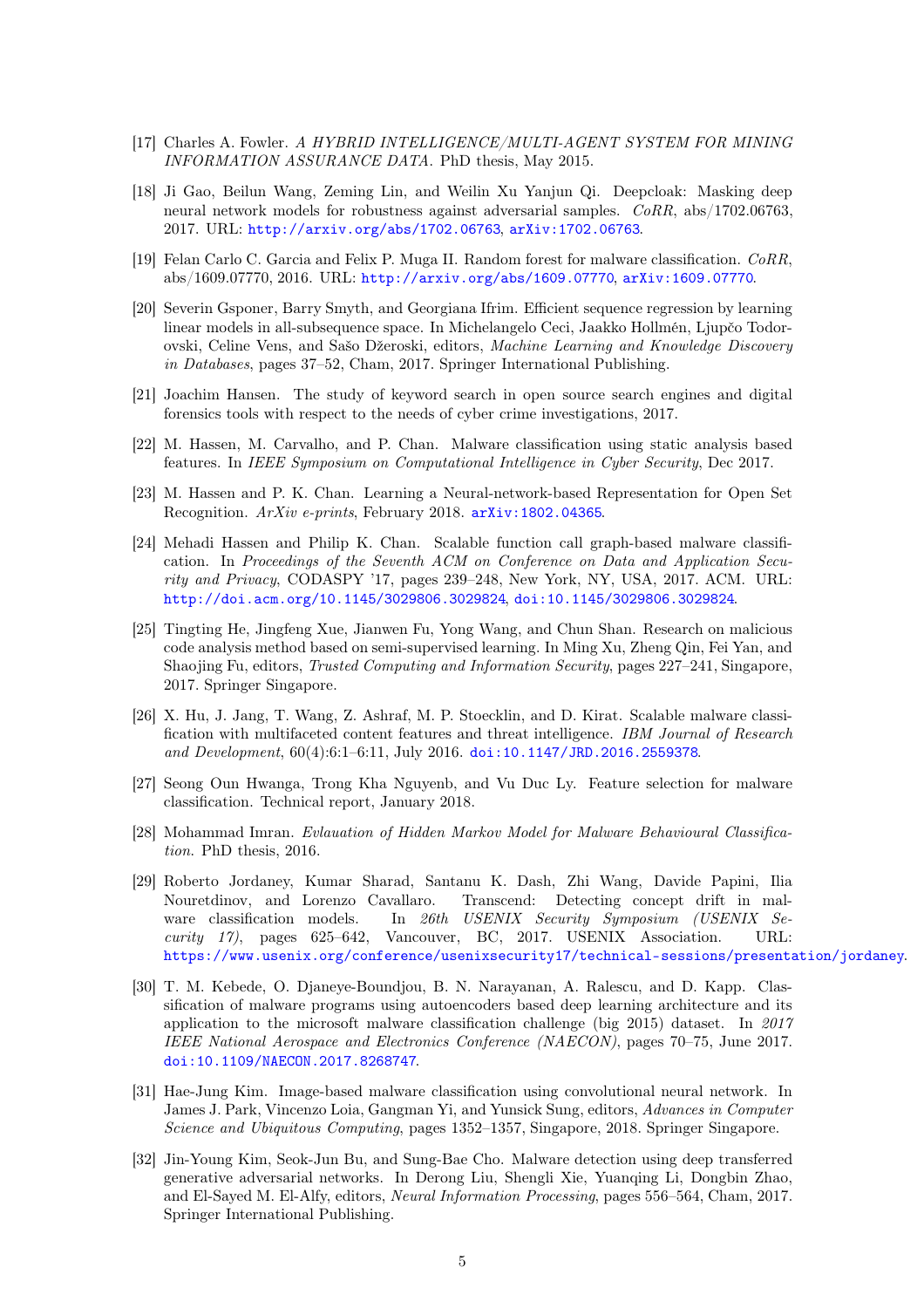- <span id="page-5-12"></span><span id="page-5-2"></span>[33] Nak-Hyun Kim, Byung ik Kim, and Tae jin Lee. Performance analysis of the malware classification method in accordance with the changes in assembly code. 2016.
- [34] F. Kreuk, A. Barak, S. Aviv-Reuven, M. Baruch, B. Pinkas, and J. Keshet. Adversarial Examples on Discrete Sequences for Beating Whole-Binary Malware Detection. ArXiv eprints, February 2018. [arXiv:1802.04528](http://arxiv.org/abs/1802.04528).
- <span id="page-5-3"></span>[35] Hyun-Jong Lee, Heo-Jae Hyeok, and Doosung Hwang. Performance Comparison of Machine Learning Algorithms for Malware Detection. volume 26, pages 143–146. The Korean Society Of Computer And Information, 2018. URL: <http://www.dbpia.co.kr/Article/NODE07303202>.
- <span id="page-5-1"></span>[36] Microsoft. Sam cybersecurity engagement kit, 2018. URL: <https://assets.microsoft.com/en-nz/cybersecurity-sam-engagement-kit.pdf>.
- <span id="page-5-9"></span>[37] B. N. Narayanan, O. Djaneye-Boundjou, and T. M. Kebede. Performance analysis of machine learning and pattern recognition algorithms for malware classification. In 2016 IEEE National Aerospace and Electronics Conference (NAECON) and Ohio Innovation Summit (OIS), pages 338–342, July 2016.
- <span id="page-5-5"></span>[38] A. P. Norton and Y. Qi. Adversarial-playground: A visualization suite showing how adversarial examples fool deep learning. In 2017 IEEE Symposium on Visualization for Cyber Security (VizSec), pages 1–4, Oct 2017. [doi:10.1109/VIZSEC.2017.8062202](http://dx.doi.org/10.1109/VIZSEC.2017.8062202).
- <span id="page-5-8"></span>[39] R. Paranthaman and B. Thuraisingham. Malware collection and analysis. In 2017 IEEE International Conference on Information Reuse and Integration (IRI), pages 26–31, Aug 2017. [doi:10.1109/IRI.2017.92](http://dx.doi.org/10.1109/IRI.2017.92).
- <span id="page-5-11"></span>[40] Om Patri, Michael Wojnowicz, and Matt Wolff. Discovering malware with time series shapelets. In HICSS, 2017.
- [41] Edward Raff and Charles K. Nicholas. Lempel-ziv jaccard distance, an effective alternative to ssdeep and sdhash. CoRR, abs/1708.03346, 2017. URL: <http://arxiv.org/abs/1708.03346>, [arXiv:1708.03346](http://arxiv.org/abs/1708.03346).
- [42] R. K. Rahul, T. Anjali, Vijay Krishna Menon, and K. P. Soman. Deep learning for network flow analysis and malware classification. In Sabu M. Thampi, Gregorio Martínez Pérez, Carlos Becker Westphall, Jiankun Hu, Chun I. Fan, and Félix Gómez Mármol, editors, Security in Computing and Communications, pages 226–235, Singapore, 2017. Springer Singapore.
- <span id="page-5-4"></span>[43] J. Saxe and K. Berlin. Deep neural network based malware detection using two dimensional binary program features. In 2015 10th International Conference on Malicious and Unwanted Software (MALWARE), pages 11–20, Oct 2015. [doi:10.1109/MALWARE.2015.7413680](http://dx.doi.org/10.1109/MALWARE.2015.7413680).
- <span id="page-5-6"></span>[44] Daniel Scofield, Craig Miles, and Stephen Kuhn. Fast model learning for the detection of malicious digital documents. In Proceedings of the 7th Software Security, Protection, and Reverse Engineering / Software Security and Protection Workshop, SSPREW-7, pages 3:1–3:8, New York, NY, USA, 2017. ACM. URL: <http://doi.acm.org/10.1145/3151137.3151142>, [doi:10.1145/3151137.3151142](http://dx.doi.org/10.1145/3151137.3151142).
- <span id="page-5-0"></span>[45] G.S. Shahi, E.F. Pang, and P.P.E. Fong. Technology in a Changing World. Lulu Enterprises Incorporated, 2009. URL: <https://books.google.co.il/books?id=ZTcIAgAAQBAJ>.
- <span id="page-5-7"></span>[46] Johann Vierthaler, Roman Kruszelnicki, and Julian Schütte. Webeye automated collection of malicious http traffic. Technical report, Fraunhofer Research Institute for Applied and Integrated Security, November 2017.
- [47] Beilun Wang, Ji Gao, and Yanjun Qi. A theoretical framework for robustness of (deep) classifiers under adversarial noise.  $CoRR$ , abs/1612.00334v8, Feb 2017. URL: <http://arxiv.org/abs/1612.00334v8>, [arXiv:1612.00334v8](http://arxiv.org/abs/1612.00334v8).
- <span id="page-5-10"></span>[48] M. Wojnowicz, D. Zhang, G. Chisholm, X. Zhao, and M. Wolff. Projecting "better than randomly": How to reduce the dimensionality of very large datasets in a way that outperforms random projections. In 2016 IEEE International Conference on Data Science and Advanced Analytics (DSAA), pages 184–193, Oct 2016. [doi:10.1109/DSAA.2016.26](http://dx.doi.org/10.1109/DSAA.2016.26).